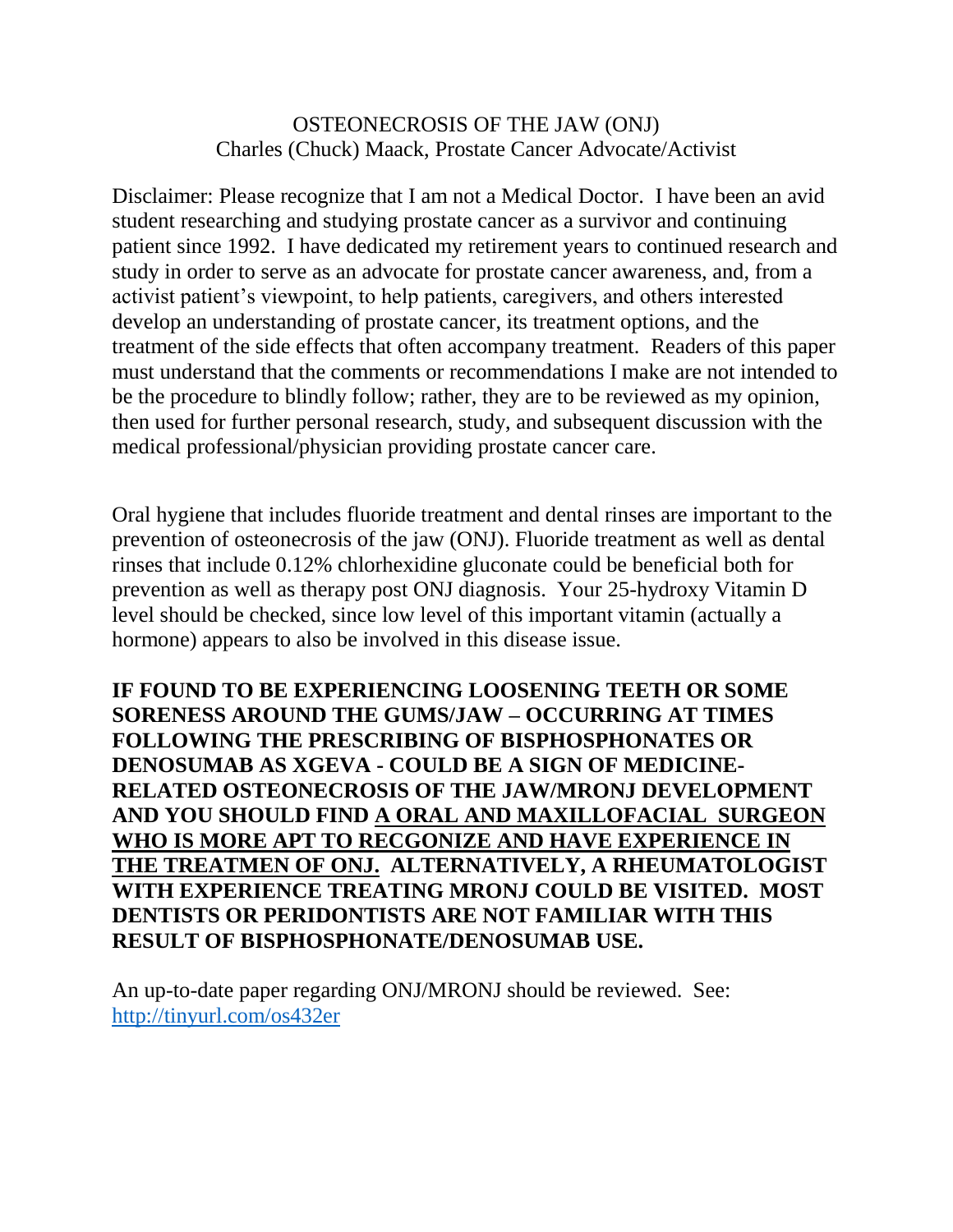One of our fellow prostate cancer patients provided the following very descriptive and IMPORTANT relating of his experience when ONJ was suspected….be sure to read this thoroughly for better awareness of what to do and what to expect:

"My dentist and periodontist could not diagnose the problem that I experienced starting February, 2014. I had been on Zometa until June, 2011, and got off Xgeva in August, 2013. They tried antibiotics and then two rounds of perio surgery. The four lower incisors would not firm up in the jaw bone. I asked the periodontist if it could be ONJ and he said no way. After one of the incisors fell out in August, he said maybe it could be ONJ and sent me to an oral and maxillofacil surgeon. He almost immediately diagnosed ONJ caused by bisphosphonate use, primarily Zometa. Since I had been off Zometa for three years, I was a little more than surprised! He then informed me that the half life of Zometa is about twelve years and any invasive dental or perio work can trigger ONJ,

Treatment involved beginning a fairly heavy dose of Amoxicilln, Pentoxifyilline, and Vitamin E. He performed surgery in August, 2014, removing the three remaining lower incisors and almost one half inch of dead bone between the two canine teeth that remained in solid bone. He proceeded removing bone until he found bone that would bleed. This was done with local anesthesia and after he had stitched it back together, he put in a partial plate I had to have made prior to surgery. The partial was to protect the surgical site and replace the four missing teeth. Recover was fairly quick and easy with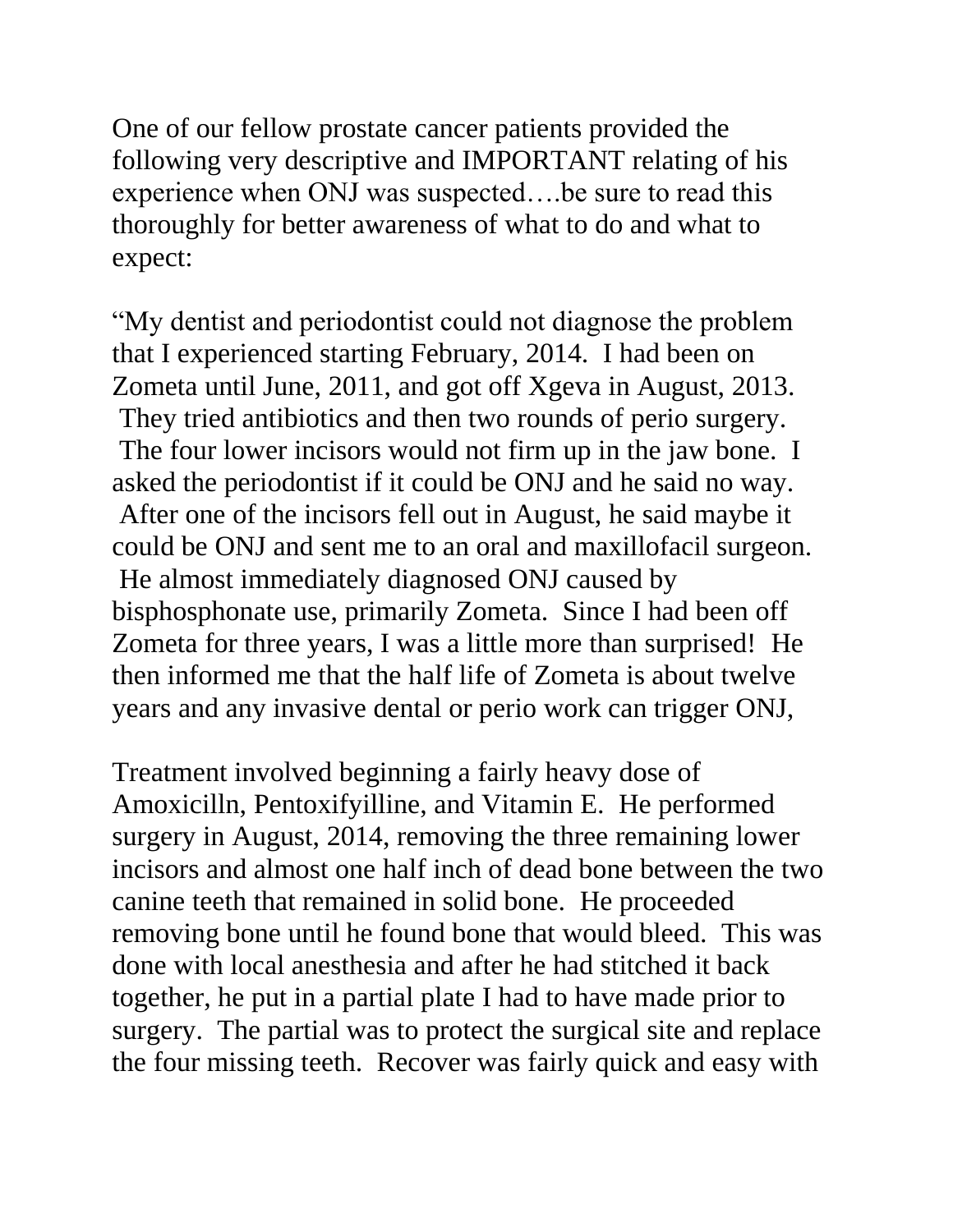stitches removed after one week. The "new" teeth take a little getting used to but have had no issues since.

A couple of lessons learned. If you even suspect ONJ and have been on bisphosphonates, don't let a dentist or periodontist do any heavy duty work in your mouth. (Remember that stuff is still in your system for twelve years or so.) Find an oral maxillofacil surgeon who has had experience with ONJ, specifically medicinal (bisphosphonate) related ONJ. I found mine in Charlotte NC but he said the doctors that treat ONJ are few and far between. The other lesson learned is that Medicare would not cover the removal of the teeth or the cost of the partial. Common sense says you cannot remove dead jaw bone and keep the teeth in place. The partial they thought of as a cosmetic device so I wouldn't be gap toothed!"

Antibiotics post-ONJ diagnosis might help. If you are taking calcium supplements, circadian rhythm is an important consideration in reducing bone resorption. Reports in this regard indicate that calcium should be taken in the evening for increased effectiveness.

Along with bisphosphonates or the medication denosumab considered culprits to medicine-related osteonecrosis of the jaw, most cases of bone necrosis secondary to bisphosphonate/denosumab therapy occur in the jaw, where oral bacteria have access to bone (for example, through saliva), especially after exposure of bone following a dental procedure such as an extraction (the most common dental procedure associated with ONJ). So, there are other events that can bring about ONJ.

Though a tough call for oncologists concerned about ONJ, the use of bisphosphonates or denosumab for treating cancer patients to slow the growth of bone metastases is a situation where the benefit has to be considered vis-a-vis the risk.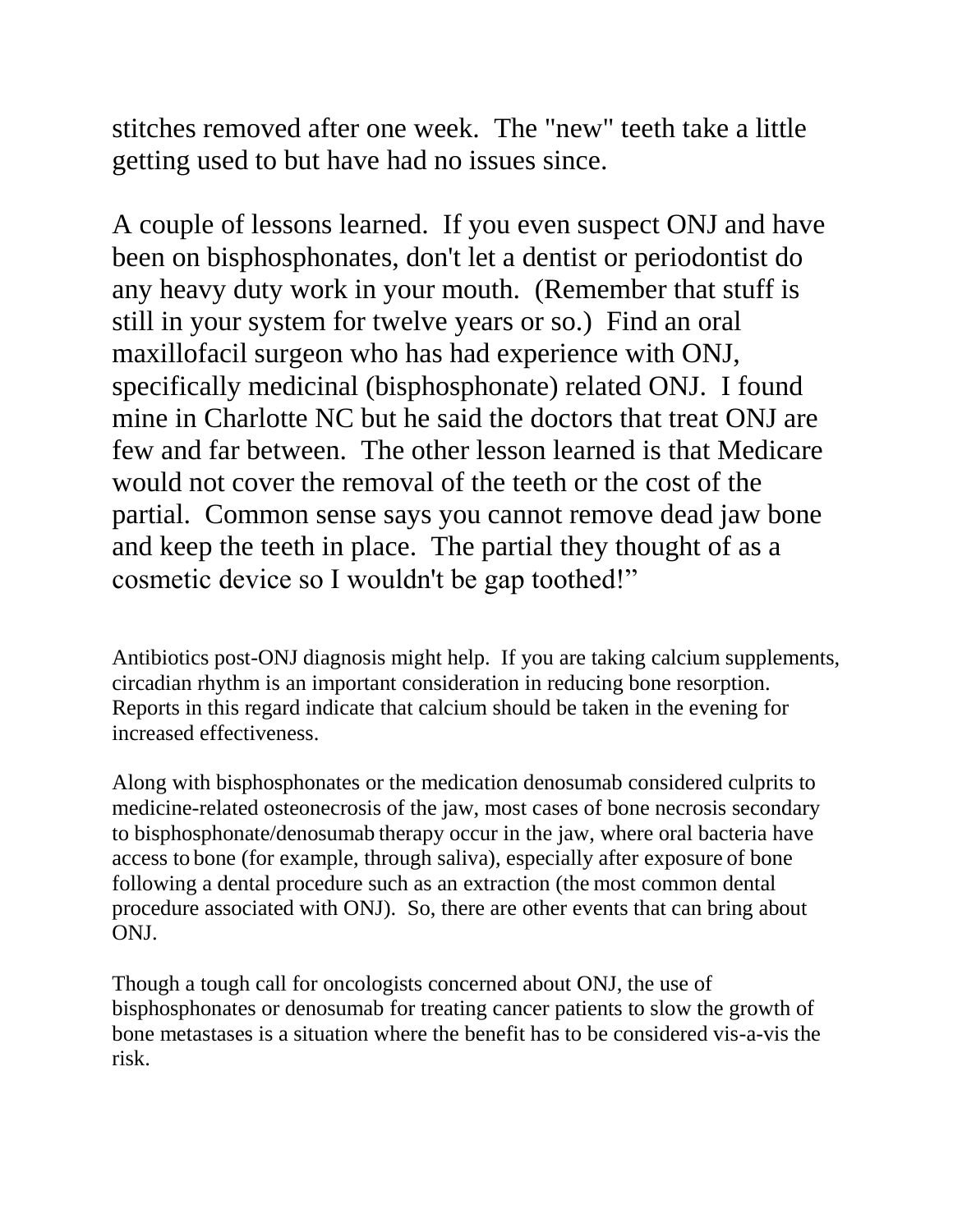As Medical Oncologist Stephen Strum reported in an email some years ago, another concern that is not paid sufficient attention during bisphosphonate (and now denosumab) treatment by oncologists is that this therapy results in a drop in serum calcium and if the patient has not been instructed to be using a comprehensive bone supplement, then hypocalcemia can occur with reflex increase in PTH (Parathyroid hormone or Parathormone). Increased PTH can be measured by a blood test called iPTH or intact parathormone. PTH stimulation is not good for any patient with malignancy since PTH has been implicated as a causative factor for increased cancer growth in PC.

With diagnosis of MRONJ, you should discuss with your Medical Oncologist cessation of bisphosphonate or denosumab therapy. It is important to no longer add to a development that has already occurred from the use of a bisphosphonate or denosumab, and cessation may permit jaw or facial bone surgery if this becomes necessary.

Hopeful treatment: Following from<http://tinyurl.com/k3mw8rq>

## "**HOW IS ONJ TREATED?**

Most patients with osteoporosis who develop ONJ are treated conservatively with rinses, antibiotics and oral analgesics. In the IV trial in osteoporosis mentioned above, both cases resolved within months on such conservative treatment. There are case reports of the use of teriparatide in management of ONJ."

Regarding treatment with teriparatide for ONJ: <http://www.ncbi.nlm.nih.gov/pubmed/23371327>

Another paper reported that with clindamycin and chlorhexidine gluconate rinses for 3 months the patient's jaw had returned to normal.

Hyperbaric Oxygen Treatment/HBOT was administered in a study that provided some amount of healing and it appears a noted help of this treatment was pain relief thus at least some improvement in quality of life. See: <http://www.ncbi.nlm.nih.gov/pubmed/22698292> .

Another paper in 2007 reports: In a small group of patients with BP-ONJ, adjunctive HBO2 therapy with a goal of 40 sessions led to remission or improvement in 62.5% of patients. Benefits from HBO2 therapy also have been reported in patients treated at other institutions;17-19 however, our findings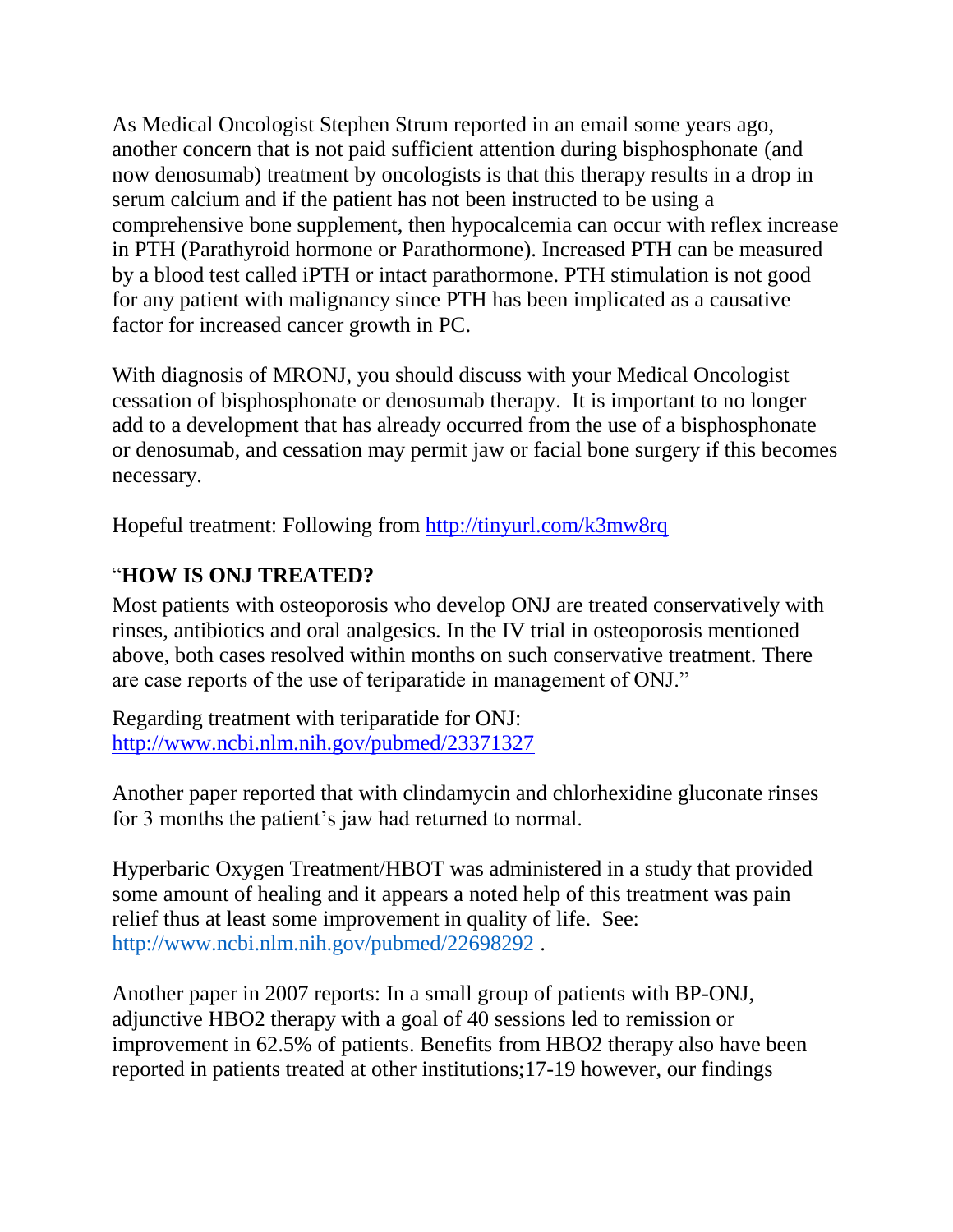suggest that cessation of further BP administration is necessary to achieve remission. See:<http://tinyurl.com/mhjd6h8>

## **I HAVE AN ADDITIONAL REPORT FROM THE SAME PATIENT'S REPORT ABOVE FOR WHOM SURGERY WAS PERFORMED SUCCESSFULLY. THESE ARE HIS WORDS REGARDING HIS SURGERY AND THE PHYSICIAN WHO PERFORMED THE SURGERY ,**

Richard H. Haug, DDS Carolinas Center for Oral Health 1601 Abbey Place, Suite 220 Charlotte, NC 28209 704 512-2110 [www.carolinasoralhealth.org](http://www.carolinasoralhealth.org/)

**"**Chuck - The surgery for ONJ was very successful. Dr Haug released me Friday and I am to return only as needed and if I am to undergo any dental procedure. That includes cleaning the teeth with specific instructions that the technician is not to go below the gum line. I have not experienced any swelling or pain since having the surgery September 25.

I had my original appointment with Dr Haug on August 29 at which time he started me on amoxicillin, pentoxifylline, and vitamin E to be taken for three months. He also had me go to my family dentist to be fitted for a partial that would have the 4 lower incisors and to be available the day of surgery. He gave me an extensive lesson on ONJ and the role of Zometa in its presence.

Surgery was begun after he had thoroughly deadened the lower jaw. One of the four incisors had fallen out previously and he removed the other three. He then removed the dead bone and went approximately half an inch deep until he uncovered bleeding marrow. He had stated previously that cutting until blood flows is the best way to insure all necrotic bone is removed. All was sent for pathology report which came back negative. The partial was inserted immediately to cover and protect the sutures. A little percocet for a couple of days and I was good to go. The remaining teeth in my lower jaw, and upper for that matter, are solidly in place. We feel the surgery and drugs, which I am now off of, have the ONJ under control.

I have learned much from Dr Haug and your papers about ONJ and have alerted my medical oncologist about the long term effects I have experienced with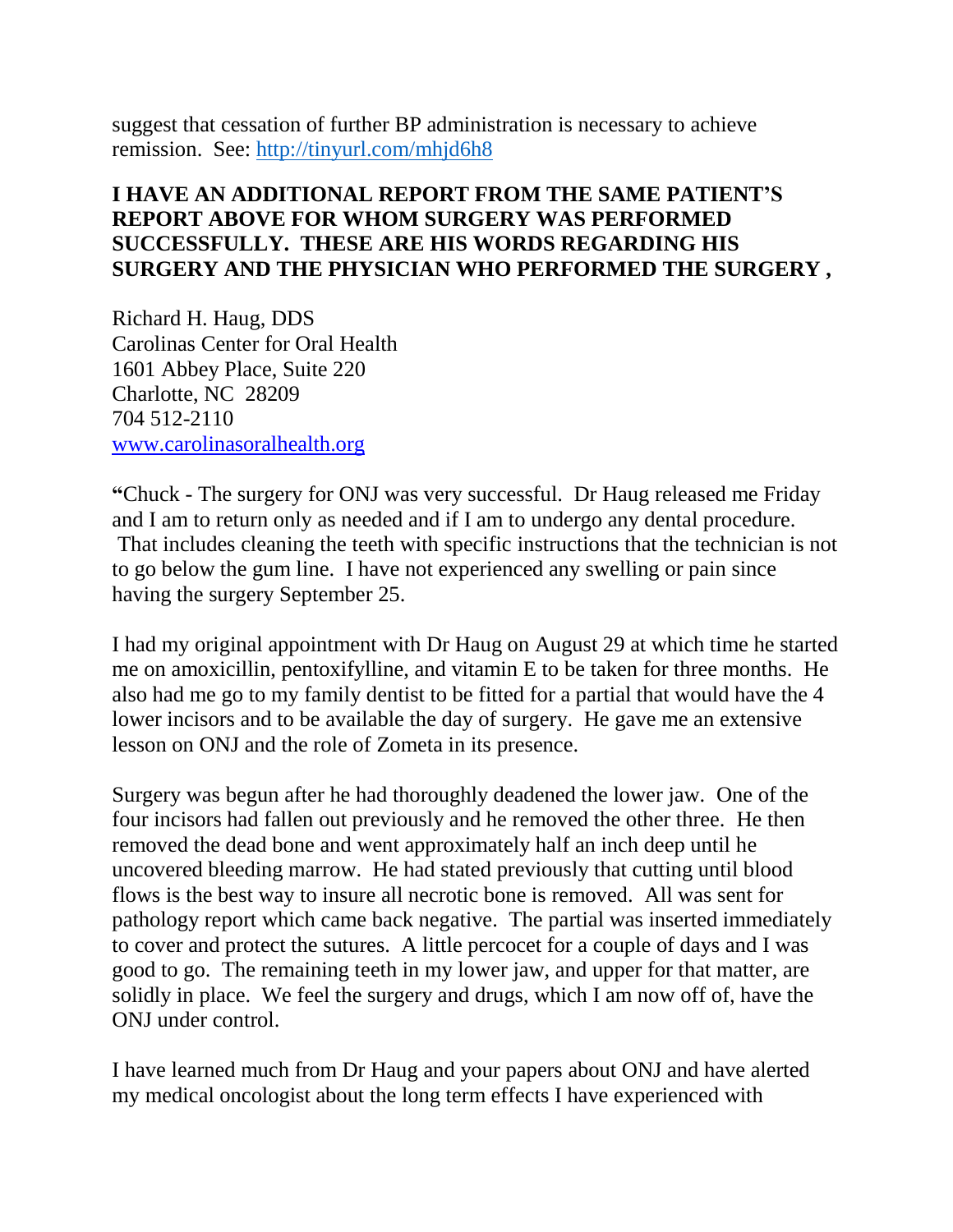Zometa. I would not care to go through the procedure a second time so we hope all is currently well. The article that started this discussion is a word of warning to all. Thanks"

Thus, it is extremely important the extractions of teeth, when having been prescribed the medications identified above, be performed by a Maxillofacial Surgeon since great care and expertise is necessary to enhance the subsequent healing process of both the gum and jawbone. If the extraction was performed by a Family or other Dentist and the gum area of the extraction is not healing or has become infected, and/or if the jawbone shows deterioration, one should immediately contact or be referred to a Maxillofacial surgeon for further treatment.

The identifying of such specialists is an ongoing search by me, and I would appreciate being made aware with contact name, address, website, email address, telephone number of any such specialists. My email: [maack1@cox.net.](mailto:maack1@cox.net)

In addition to Dr. Haug identified above, with a patient in Israel also suffering from the experience, I recommended the following be contacted in that country: [Oral and Maxillofacial Surgery -](http://www.hadassah-med.com/medical-care/departments/oral-and-maxillofacial-surgery) Hadassah Medical Center [www.hadassah-med.com](http://www.hadassah-med.com/) › ... › Departments › Oral and Maxillofaci...

Department of Oral and **Maxillofacial Surgery** Hadassah Medical Center - dental implants, sinus lift, bone grafting gums, jaw cyst ... Medical School in **Israel**.

[Oral and Maxillofacial Surgery -](http://www.bidmc.org/Centers-and-Departments/Departments/Surgery/Oral-Surgery.aspx) Beth Israel Deaconess ... [www.bidmc.org/.../](http://www.bidmc.org/.../Surgery/Oral-Su)**Surgery**/Oral-**Su**...

Beth Israel Deaconess Medical Center

The Division of Oral and **Maxillofacial Surgery** diagnoses and treats facial deformities, TMJ pain, sleep apnea and snoring, diseases of the oral cavity, dental ...

[The Israeli Association of Oral and Maxillofacial Surgery ...](http://www.dsa.co.il/en/?page_id=485) [www.dsa.co.il/en/?page\\_id=485](http://www.dsa.co.il/en/?page_id=485)

MSBI/Jacobi/AECOM Residency Training Program in Oral and **Maxillofacial Surgery**.**Maxillofacial Surgery** Residency Program. Beth **Israel** Medical Center, ... [about | refael zeltser](http://prof-zeltser.com/about-2/) prof-zeltser.com/about-2/